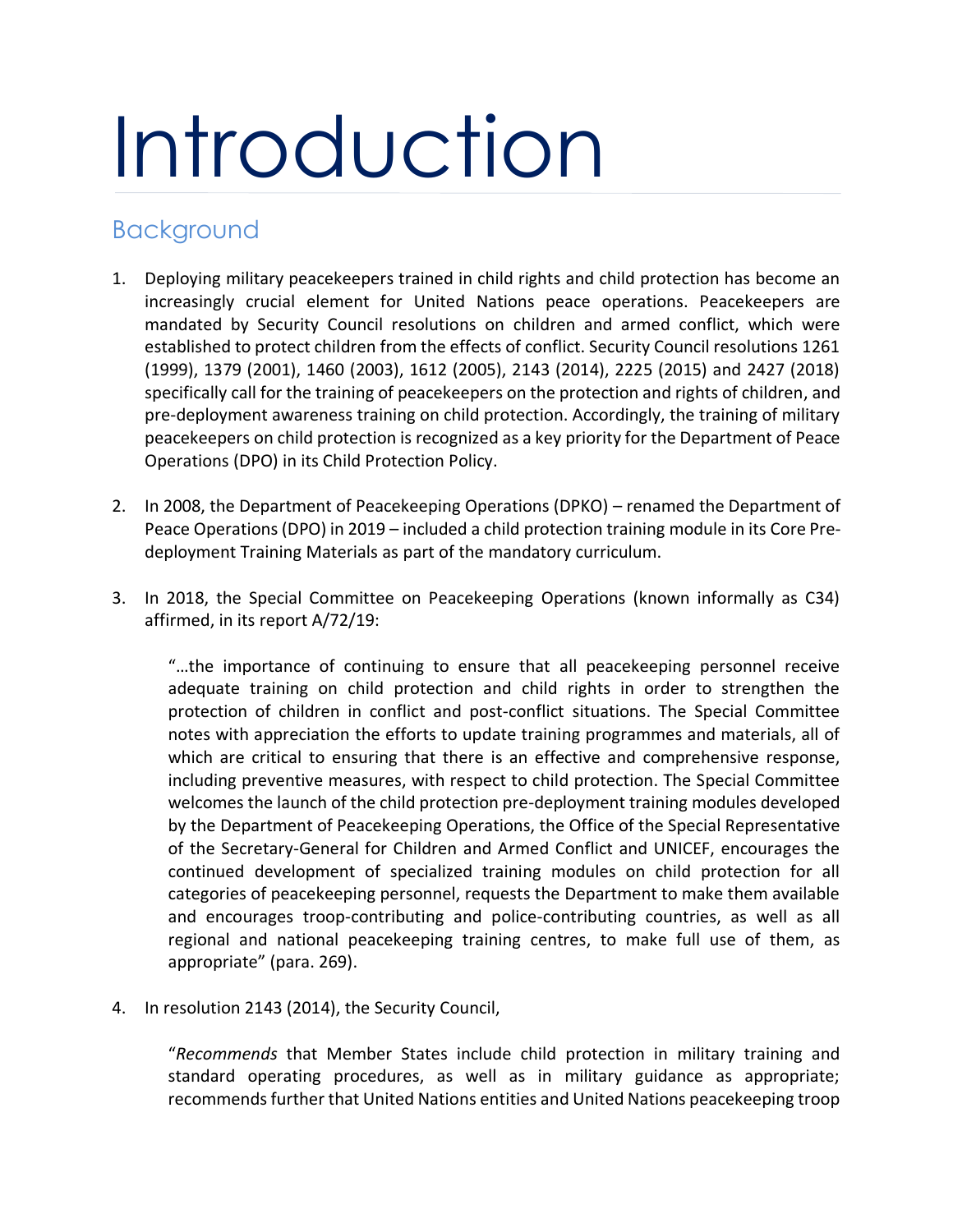and police-contributing countries undertake targeted and operational trainings for the preparation of United Nations mission personnel including troop and police contingents on their contribution in preventing violations against children so as to give all mission personnel the ability to effectively recognize, report and respond to violations and abuses committed against children and to successfully support child protection activities for better implementation of their respective mandates" (para. 20).

# Specialized Training Materials on Child Protection, 2014

- 5. Following the request of the C34 in 2012, DPKO surveyed six peacekeeping missions on child protection training needs and received over 500 replies from actively serving peacekeepers. With this critical input from the field, training materials were developed in close consultation with child protection actors, as well as all members of the C34. A total of 37 Member States participated in the workshops accompanying the development process.
- 6. The resulting materials included:
	- (a) An updated child protection lesson in the Core Pre-deployment Training package;
	- (b) Specialized training materials on child protection;
	- (c) A film on child protection.

The materials were designed for pre-deployment and in-mission training of United Nations peacekeepers, both military personnel and formed police units. The materials are available at the Peacekeeping Resource Hub web page: [https://research.un.org/en/peacekeeping](https://research.un.org/en/peacekeeping-community/pre-deployment)[community/pre-deployment](https://research.un.org/en/peacekeeping-community/pre-deployment)

## Updated Child Protection Training Materials

7. The above-mentioned training materials were reviewed and updated in 2018 and 2020 to ensure compliance with the latest United Nations child protection policy and guidelines for United Nations military peacekeepers. The updated materials include new scenarios based on current challenges in the Central African Republic, the Democratic Republic of the Congo and South Sudan. Specialized training materials on child protection were developed for United Nations police in 2015/16.

## Purpose

8. Child protection is more than a subset of the protection of civilians (POC) mandate. While many of the concepts of civilian protection and the basic information on the rules of engagement apply, the child protection mandate entails some very specific tasks that military personnel need to undertake in addition to the physical protection of children. Those tasks are mandated by the Security Council and usually include, but are not limited to, supporting the implementation of a monitoring and reporting mechanism (MRM) on grave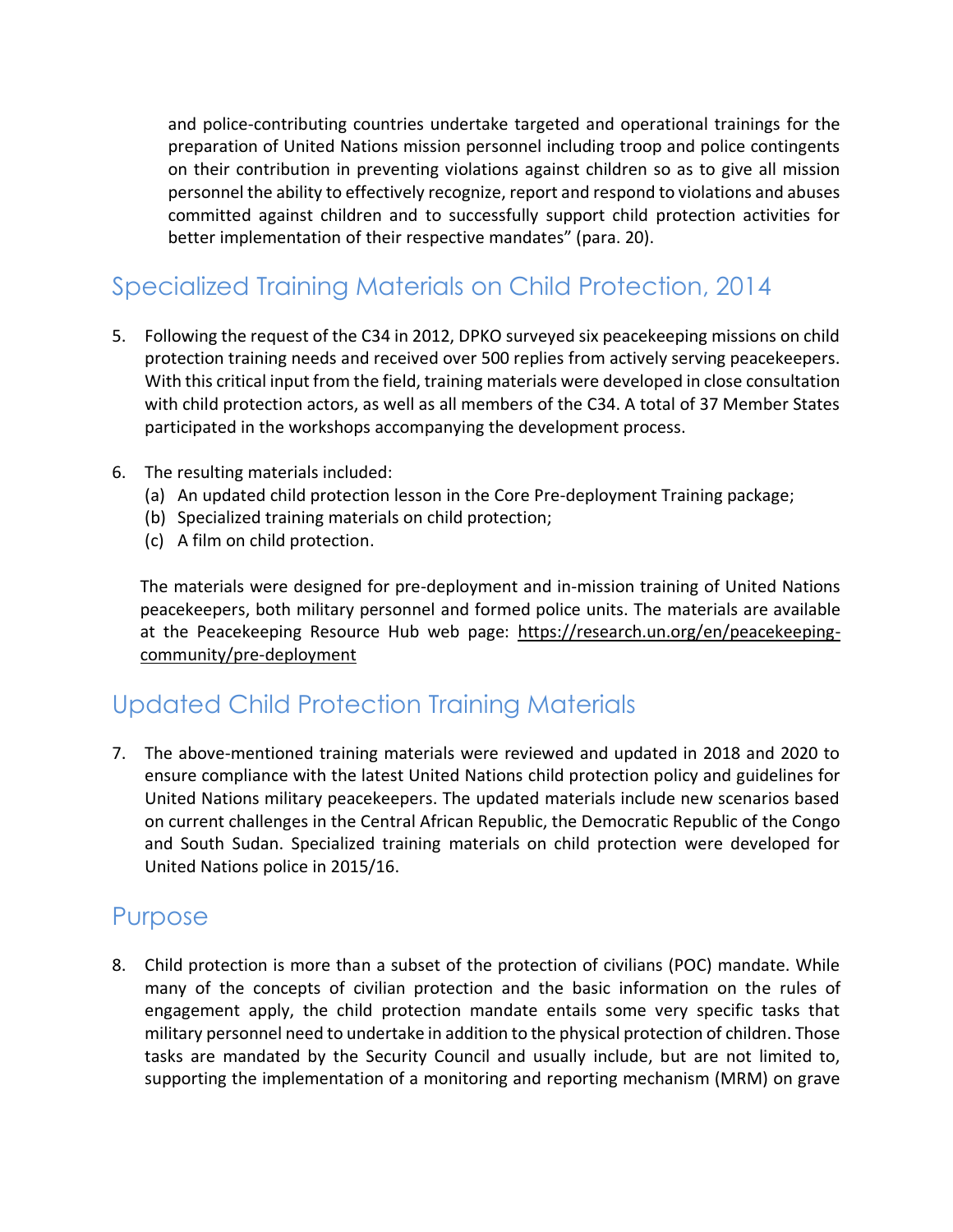violations against children, the implementation of action plans to end those grave violations, and the disarmament, demobilization, and reintegration (DDR) processes.

- 9. The training materials are aimed at introducing child protection concepts and providing mission-specific tactical child protection situations for discussion among military and police contingent leaders and staff. The materials are intended to promote a better understanding of the missions' child protection mandates, the work of actors in and outside of the missions who contribute to the protection of children, and the work of actors who are integral to the coordination of child protection.
- 10. The training materials include exercises to encourage peacekeepers to consider their behaviour towards children, and the difference between child protection activities and community outreach activities. The training materials also focus on the roles and responsibilities of every peacekeeper to successfully implement the child protection mandate. Scenario exercises – based on real situations from UNMISS, MINUSCA and MONUSCO – provide the opportunity to apply the knowledge acquired in these training modules.

## Structure of the Reinforcement Training Package on Child Protection for the United Nations Military, 2020

11. The 2020 Reinforcement Training Package on Child Protection for the United Nations Military comprises three modules, nine lessons and several scenario exercises. The training materials can be delivered over the course of five days and are organized as follows:

## Module 1: Conceptual Framework

#### **Lesson 1.1: Children in Armed Conflict**

Examines the impact of armed conflict on children and identifies the six grave violations that guide United Nations peacekeeping mandates.

#### **Lesson 1.2: Roles and Responsibilities of Mission Components and External Partners**

Identifies the various actors within peacekeeping missions, the roles of civilian Child Protection Advisers, military Child Protection Focal Points, and internal and external child protection actors who coordinate with the military on issues related to child protection.

## Module 2: Legal Framework

#### **Lesson 2.1: Legal Framework**

Examines the legal framework for peacekeeping operations, including international law, Security Council resolutions, United Nations peacekeeping policies, mission rules of engagement and the use of force directive that guide all mission mandates.

#### **Lesson 2.2: Child Protection Framework**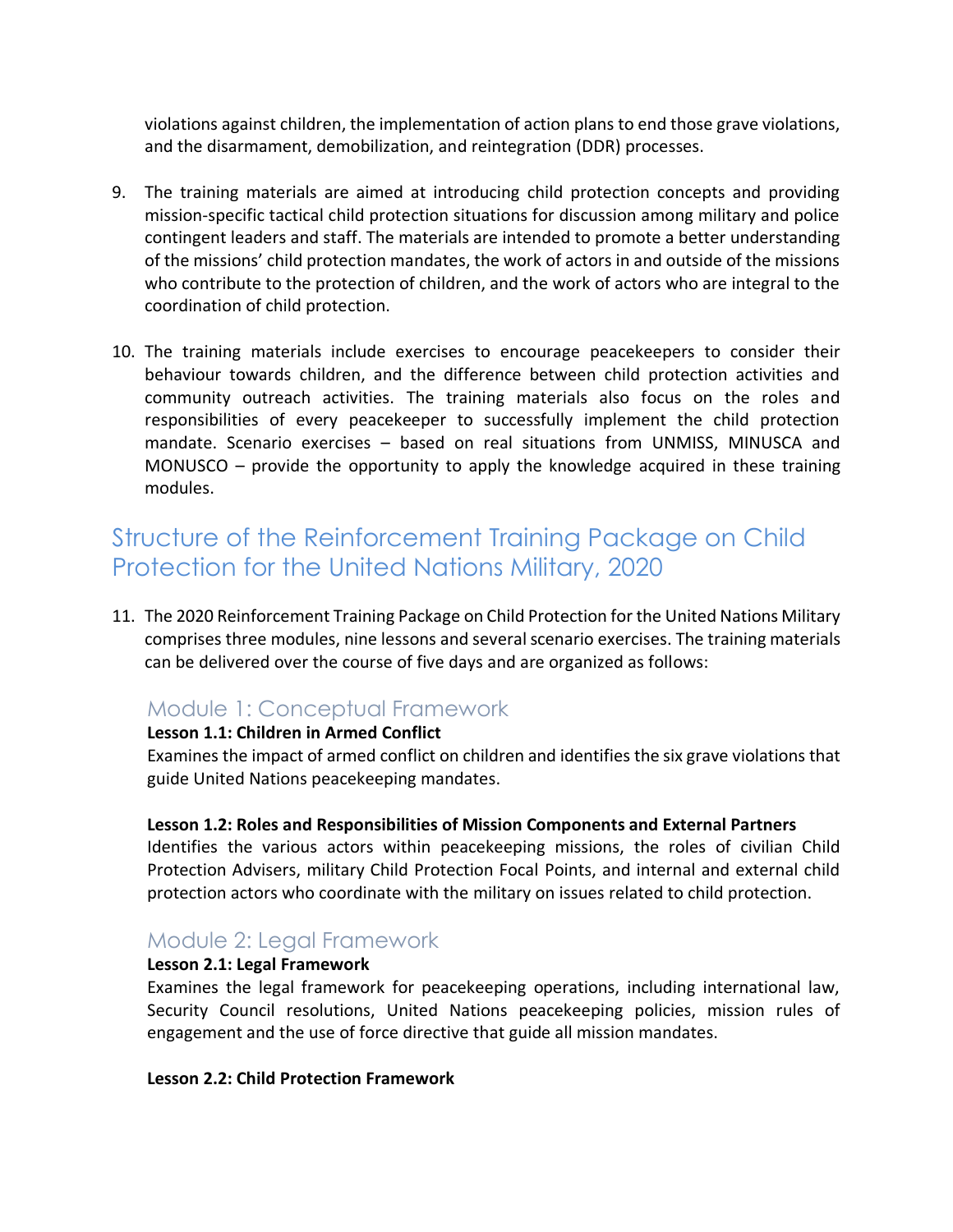Examines the guiding framework on child protection, including international law, Security Council resolutions on children and armed conflicts and mission mandates, the framework and guiding principles of the Department of Peace Operations (DPO), the Department of Operational Support (DOS) and the Department of Political and Peacebuilding Affairs (DPPA).

### Module 3: Operational Framework

#### **Lesson 3.1: Interacting with Children**

Examines the ethical obligations of military peacekeepers when interacting with children in the mission area.

#### **Lesson 3.2: Military Component Child Protection Roles and Tasks**

Examines the roles and tasks of military personnel with regard to child protection, situational awareness and child protection considerations in military operations.

#### **Lesson 3.3: Military Component Child Protection Action and Response**

Examines rules of engagement with regard to child protection, reviews the grave violations that peacekeepers are most likely to encounter in the field mission context, as well as responses and appropriate actions when encountering child soldiers.

#### **Lesson 3.4: Force Headquarters Child Protection Focal Point**

Examines the roles and responsibilities of the military Child Protection Focal Point at Force Headquarters and the application of the Force Commander's Child Protection Directive.

#### **Lesson 3.5: Military Child Protection Focal Points in Sectors, Units and Team Sites**

Examines the roles and responsibilities of the military Child Protection Focal Points at sector, unit and team site levels, and the implementation of Force Headquarters directives.

#### **Scenario Exercises**

Provide opportunities for learners to engage in various scenarios (e.g., military occupation of a school, offensive operations) involving the roles of military Child Protection Focal Points and the military component.

## Important Considerations for Peacekeeping Training Centres, Commanders, Course Directors and Trainers

- 12. This training package **is not a course**. National trainers will **need to design the course and adapt the training materials** to the needs of their audience. The scenarios are based on critical situations that actually occurred in the field, as well as mission information on child protection, protection actors and relevant mechanisms.
- 13. No single set of training materials can cover the entire complex and vast range of child protection challenges and possibilities. Therefore, troop-contributing countries (TCCs) should design courses according to the specificities of the particular area of operations in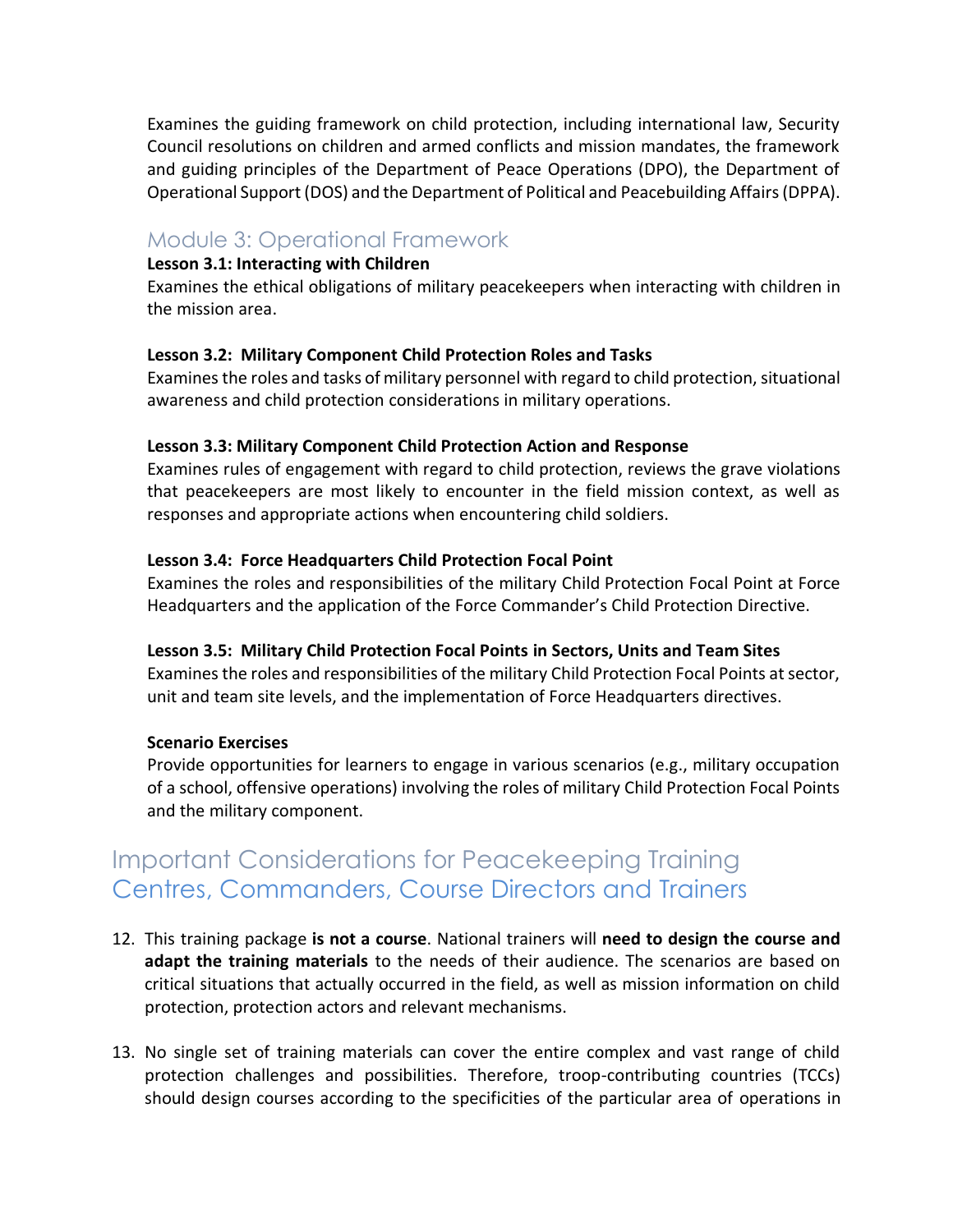which battalions or formed police units will be deployed. The same rationale applies for the training of force-level staff officers, military observers and military liaison officers. National military training systems are requested to analyse the package and tailor the modules to their own needs. Mission operation documents such as the mission concept, the force concept of operations, operation orders, directives, rules of engagement, directives on the use of force and other documents deemed necessary (e.g., country maps) should be obtained by national trainers to supplement the scenarios and course materials.

- 14. With regard to previous skills, experience and knowledge, all military personnel undertaking this training must be proficient in basic operational tasks (individually and collectively). As such, it is expected that a battalion staff officer is fully capable of performing the tasks of a staff officer before undertaking the training on child protection (just as it is expected that a driver is fully capable of driving a vehicle under certain weather and terrain conditions).
- 15. Learners must have already undertaken the core pre-deployment training as a pre-requisite to this child protection training. The Core Pre-deployment Training Materials cover fundamental United Nations principles, concepts and ideas related to field mission structure and functioning, which should be well understood by learners before they undertake the child protection training. Any training designed by Member States should encompass the Core Pre-deployment Training Materials followed by any specific child protection training materials for military personnel. The Core Pre-deployment Training Materials are available from [http://research.un.org/revisedcptm2017.](http://research.un.org/revisedcptm2017)
- 16. The present training package places emphasis on understanding mission coordination among the components (i.e., military, police and civilian). Therefore, **it is highly recommended** that the national peacekeeping institution in charge of training invite civilian child protection actors to participate in the training, and in particular, in the scenario discussions. Those civilians may come from existing United Nations country teams, United Nations agencies (e.g., United Nations Children's Fund (UNICEF), DPO Child Protection Office) or from international non-governmental organizations (NGOs) (such as Save the Children).
- 17. The materials, especially the scenarios, are based on real experiences at specific missions. Since the training materials cannot be classified and there is a considerable amount of sensitive information in the situations depicted, the scenarios in the handouts may refer to Missions X, Y and Z so as to preserve the anonymity of the missions.

## Instructor Profile

18. This training course would be best presented and delivered by instructors who have mastered the child protection training package and the Core Pre-deployment Training Materials and who have preferably undertaken a Training of Trainer course on the pre-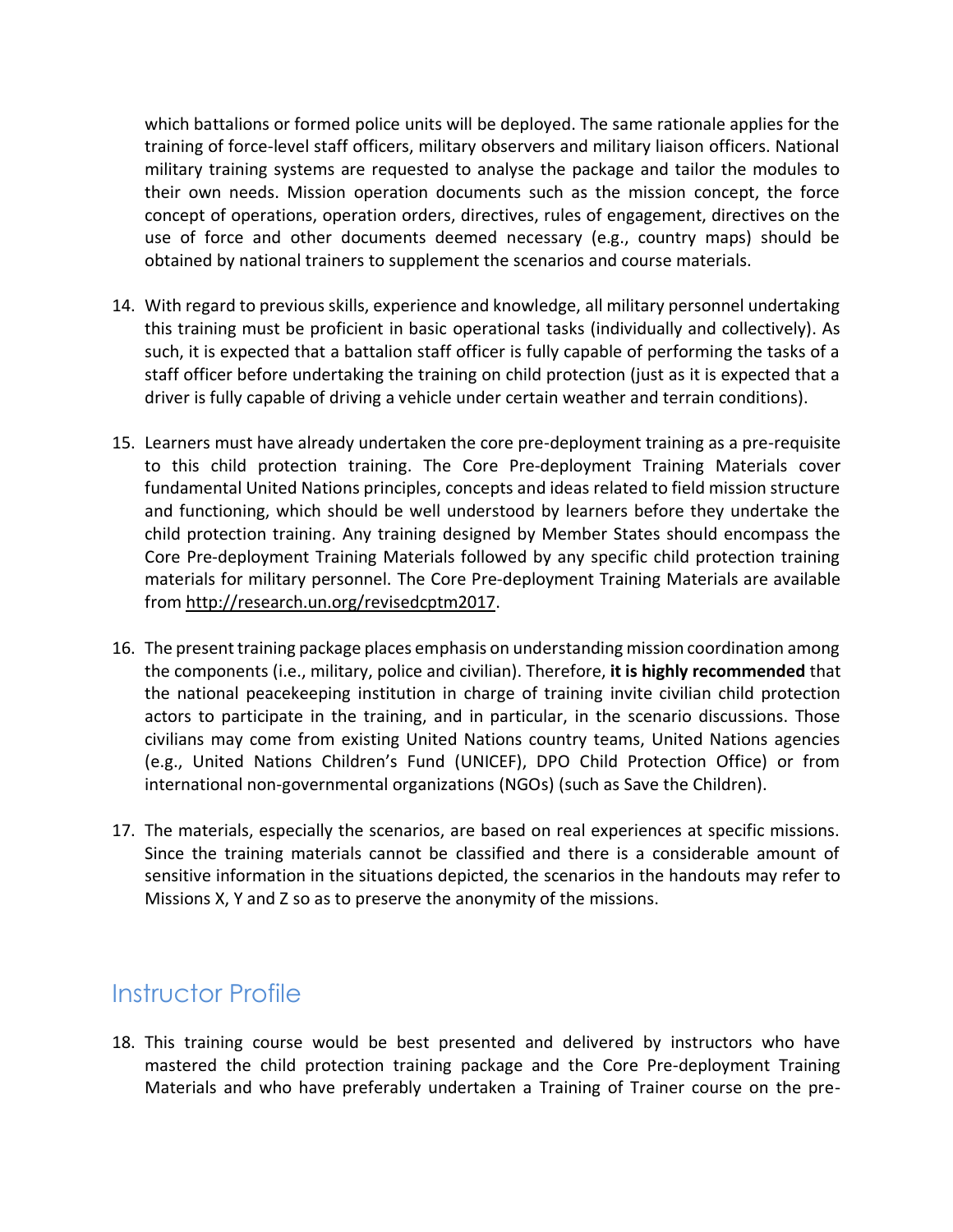deployment materials. Specific knowledge of the particular mission where the unit is to be deployed is advisable, with preference to instructors who have participated in targeted United Nations peacekeeping operations, as they would be able to bring a practical understanding and experience of a mission into the discussions. Instructors should be familiar with facilitating scenario exercises.

# Training Characteristics

- 19. Training for United Nations infantry battalion (UNIBATT) commanders and staff, formed police unit commanders and staff, and individually deployed personnel (e.g., force staff officers, military observers and military liaison officers) may vary according to national particularities and resources. However, there are fundamental training characteristics that must be respected in preparation for deployment to a peacekeeping mission:
	- (a) Training should be realistic: all necessary efforts shall be undertaken to replicate possible real situations that the battalion might face on the ground;
	- (b) Training should be mission-specific: the operational reality of the specific mission must be incorporated into the training environment;
	- (c) Training methodology should be based on practice.

## Acknowledgements

- 20. DPO Division of Policy, Evaluation and Training would like to thank the training personnel from the various national peacekeeping training institutions and field missions who provided feedback during the drafting process. The Division would also like to thank Member States for their generous financial support, which enabled broad consultations for the training materials.
- 21. The content of this training package was developed with the assistance of relevant substantive experts in DPO, with special support from the Office of Military Affairs in DPO, the Office of the United Nations High Commissioner for Human Rights (OHCHR) and the Office of the Special Representative of the Secretary-General for Children and Armed Conflict (OSRSG-CAAC), United Nations Children's Fund (UNICEF), Save the Children, and the Roméo Dallaire Child Soldier Initiative.

# Symbols Used



**Note (for Trainer)**  Background information **Speaking points**  Main points on the topic; ideally, the speaking points should be